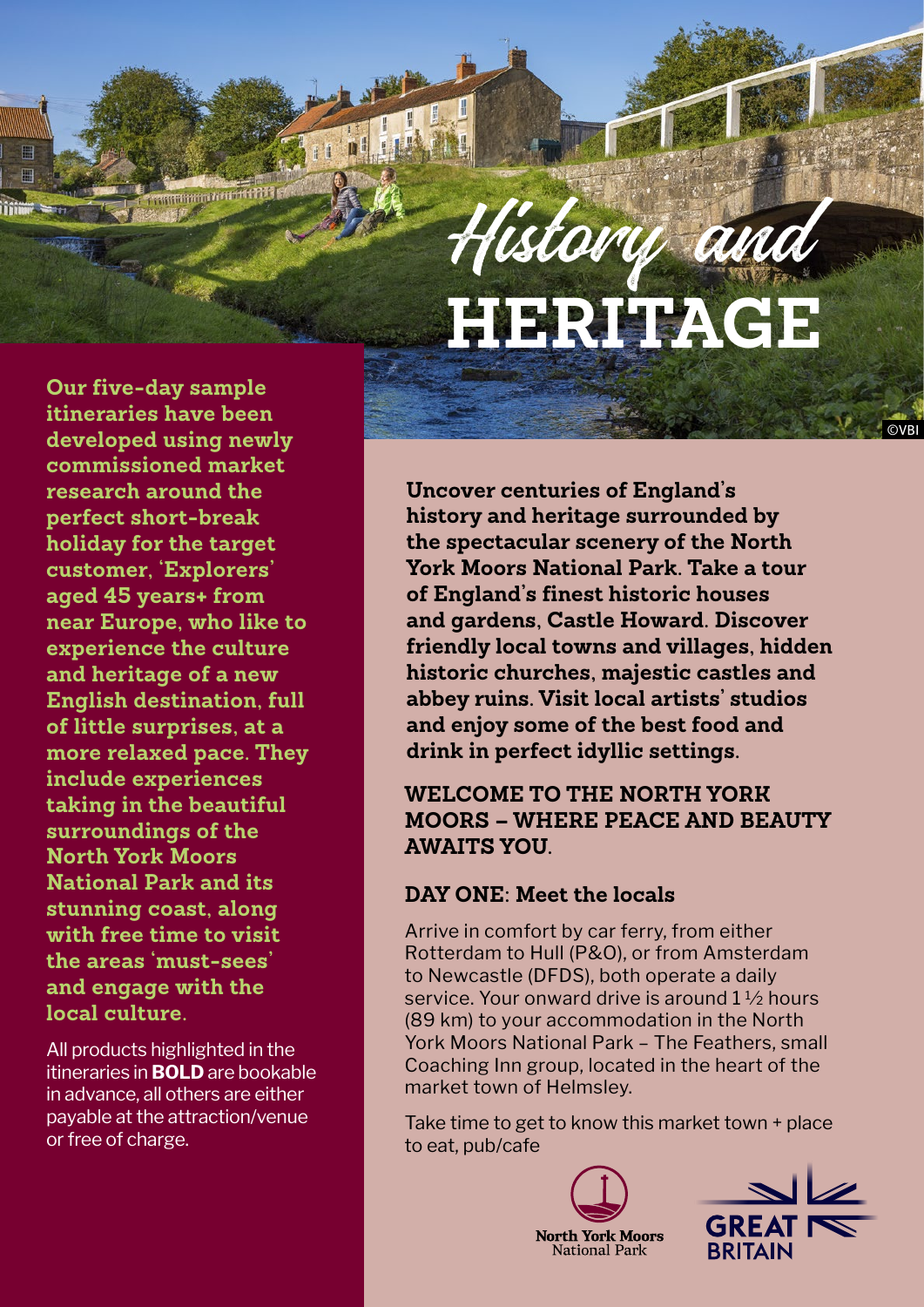## **DAY TWO: Castle Howard**

After a relaxing breakfast, take the scenic journey by car through the Howardian Hills Area of Outstanding Natural Beauty to **Castle Howard**, one of England's finest historic houses and gardens.

*INSIDER'S TIP: Take a historic guided tour Enjoy a tour of the 18th century house, where the knowledgeable guides can lead you through the inspiring building highlighting the world-renowned collections of furniture, paintings, bronze, and china.* 

Take your time over lunch in the Boathouse Café, overlooking the Great Lake.

The grounds here are breath-taking the gardens have been designed on a monumental scale with over 1,000 acres to explore. You'll find statues, lakes, temples and fountains along with an 18th century walled garden. Before you head off, pop into the estate shop to take home a memento of your holiday.

#### **DAY THREE: Helmsley Walled Garden & Rievaulx Abbey**

**Helmsley Castle:** Helmsley is a picturesque quintessential English market town on the banks of the River Rye, sheltered beneath the striking ruins of the 900-year old [Helmsley Castle.](https://www.english-heritage.org.uk/visit/places/helmsley-castle/) Discover how the castle evolved over the centuries, from a mighty medieval fortress to a luxurious Tudor mansion, to a Civil War stronghold and a romantic Victorian ruin.

**Helmsley Walled Garden:** Well worth a visit is the five-acre [Helmsley Walled Garden,](https://www.helmsleywalledgarden.org.uk/) North York Moors' own 'secret English garden', where you can wander through 5 acres of traditional walled gardens, offering a tranquil oasis amidst an intoxicating mix of scents and colour.

Relax over lunch at the [Vinehouse Café](https://helmsleywalledgarden.org.uk/visit/the-vine-house-cafe/) beneath Victorian vines laden with grapes, before you take the scenic short walk from Helmsley onto the ruins of Rievaulx Abbey, along the signed Cleveland Way National Trail.

**Rievaulx Abbey** - explore the impressive ruins of one of England's most powerful Cistercian monasteries, reflecting nearly 1,000 years of spiritual, commercial, and romantic history, since its founding in 1130.

Have dinner at one of Helmsley's eateries or drive out to one of several lovely country pubs for dinner, such as the award winning Hare Inn at Scawton.

*INSIDER'S TIP: See medieval artefacts Stop by the museum at Rievaulx Abbey to get up close to previously unseen artefacts including medieval stone carvings, chess pieces and gold coins.*